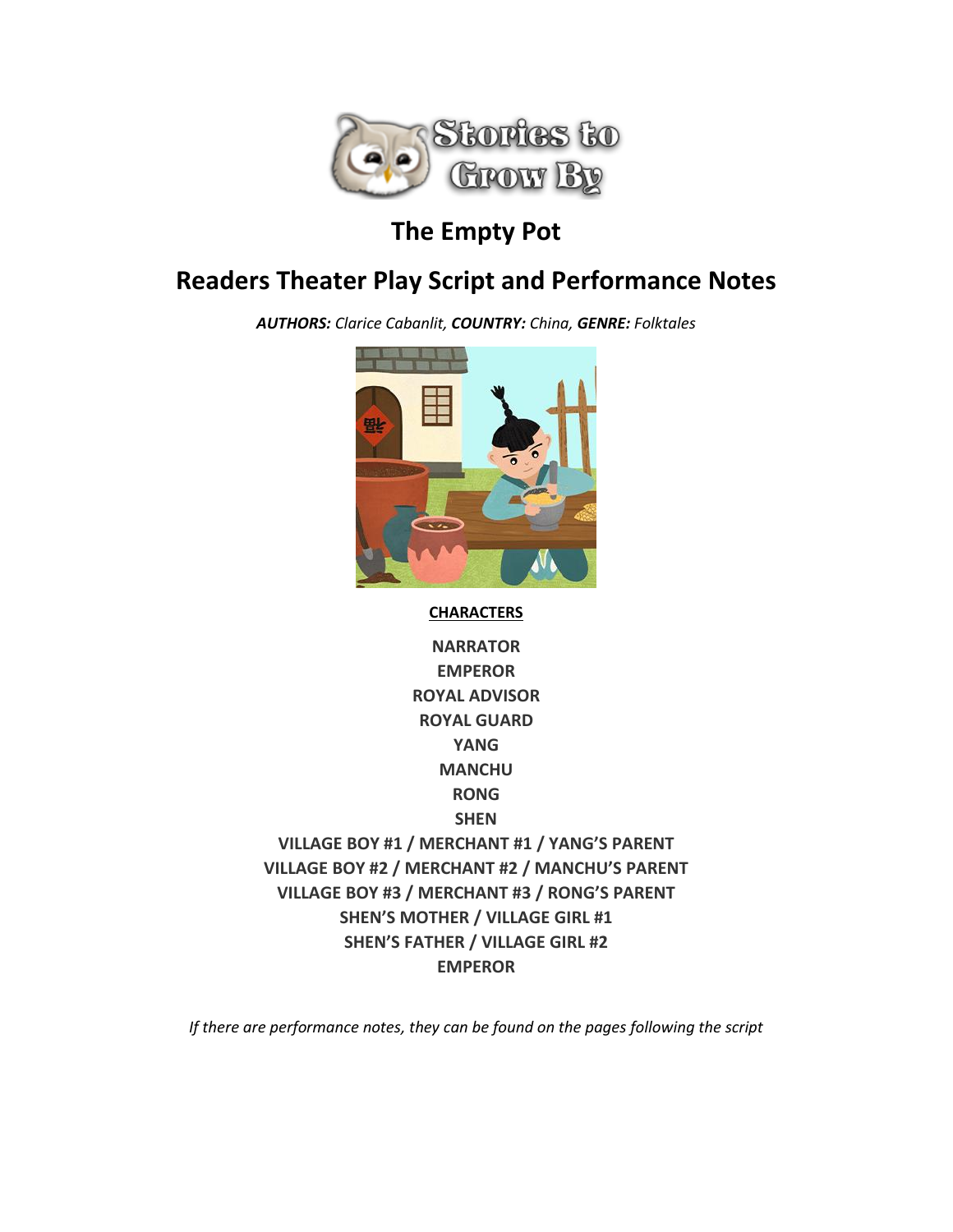# **Scene 1 – Emperor's Throne Room**

[**Stage Set**: The backdrop is painted with three areas: (1) the EMPEROR's throne room; (2) a village scene; and (3) the home of SHEN, a boy. For the EMPEROR's throne room, show on a painted backdrop a wall adorned with large Asian art frames, book-ended by columns, and along the top of the wall, ceiling trim made of thick red velvet and trimmed in gold. The throne is a large chair covered with red felt, to look like velvet, and a rug runner (or facsimile) leads to the throne. If you can, add curtains on top of the throne for an authentic touch. (See **Performance Notes** for more detail on the Emperor's throne room.) The rest of the backdrop and set designs are described later.]

#### **NARRATOR:**

Hello, everyone. This play is "The Empty Pot," a folktale from China. It is brought to you by *Stories to Grow by*.

[NARRATOR steps forward.]

#### **NARRATOR:**

Once upon a time in China there lived an Emperor who loved flowers more than anything. His special pride was the royal flower garden, and that was magnificent. Everyone else in the land was inspired to plant flowers, too. The very air throughout the entire kingdom smelled like perfume.

[NARRATOR breathes deeply and says "Mmm, mmmh!" as though he is smelling something wonderful.]

#### **NARRATOR:**

Ah, here's the Emperor now.

[EMPEROR enters, followed by ROYAL GUARD. EMPEROR looks distressed.]

#### **NARRATOR:**

Lately, he has not seemed his usual, happy self. But why?

[EMPEROR sits on his throne. ROYAL GUARD stands to the side with arms crossed.]

#### **EMPEROR:**

(*raises his arm with finger in the air and makes an "Aha!" gesture, then calls offstage*) My Royal Advisor, come at once!

[ROYAL ADVISOR enters.]

# **ROYAL ADVISOR:**

(*bows*) Sire?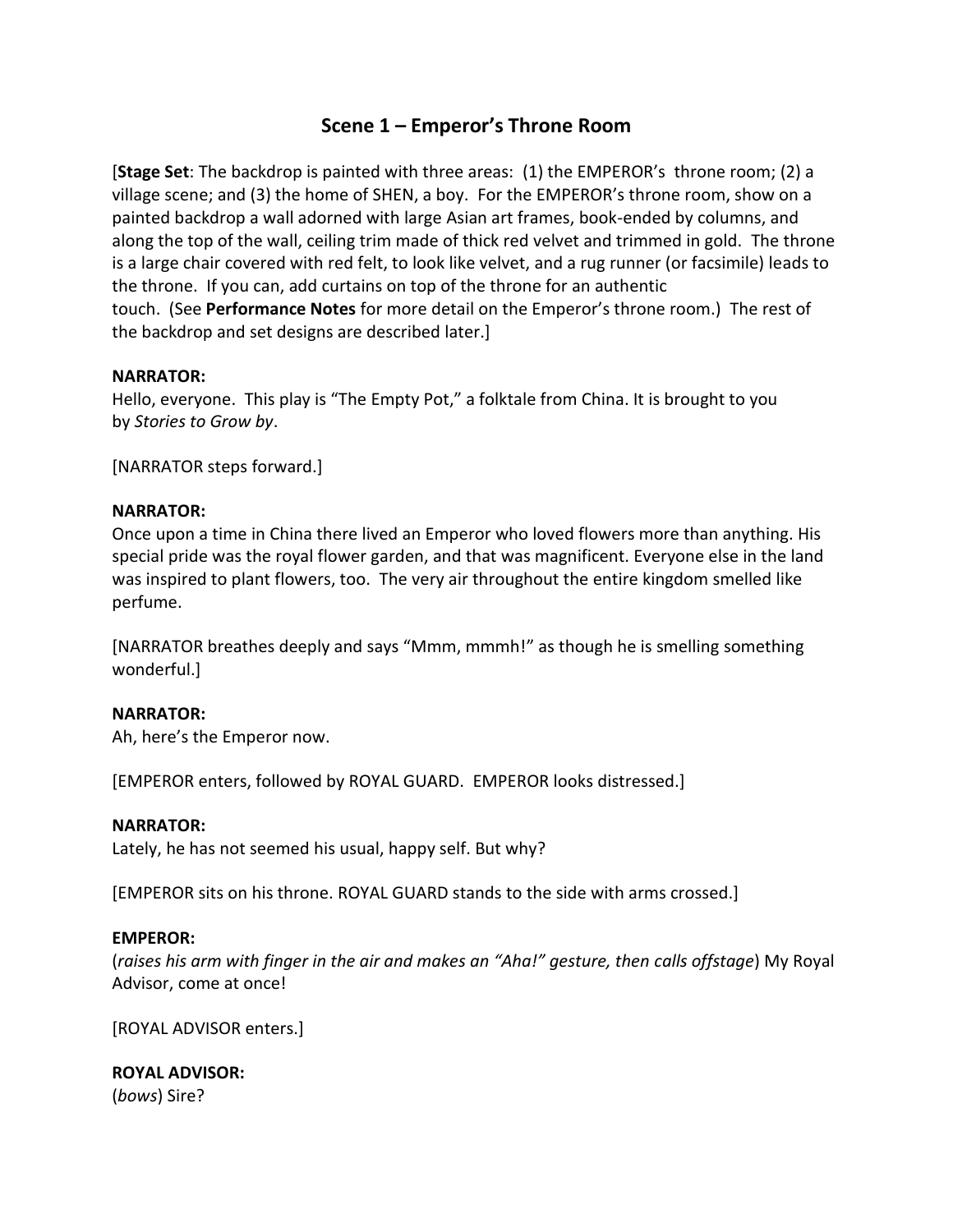#### **EMPEROR:**

I've got it! At last, an answer to the problem that has been vexing me for so long.

#### **ROYAL ADVISOR:**

That is good news! One should always be less vexed, Your Excellency.

#### **EMPEROR:**

Yet with no son and heir, it is an Emperor's lot to worry — who will inherit the crown? But now I know the answer!

#### **ROYAL ADVISOR:**

Excellent, your Excellency!

#### **EMPEROR:**

This will be my decree: Any boy in the realm who wishes to be Emperor must come to the palace and receive a special royal flower seed. In three months, the boy with the finest flower will become my heir and the next Emperor of the land!

#### **ROYAL ADVISOR:**

What a fine idea! I shall make the announcement at once. (*bows*) Sire. (*to audience*) What does raising flowers have to do with running a kingdom? But he's our Emperor. He must know what he's doing.

[NARRATOR steps forward.]

#### **NARRATOR:**

Soon the word was out.

[ROYAL GUARD enters, followed by YANG, MANCHU, RONG, VILLAGE BOY #1, VILLAGE BOY #2, VILLAGE BOY #3, and SHEN. The youngsters are pretending to push each other, trying to be the first in line. (*Remember, no real pushing- this is all pretend!*)]

# **YANG:**

I was first!

#### **MANCHU:**

No, I was!

#### **RONG:**

Me, me!

[ROYAL GUARD tries to make the boys line up in an orderly way. YANG is first in line, followed by MANCHU, RONG, VILLAGE BOY #1, VILLAGE BOY #2, VILLAGE BOY #3, and last, SHEN.]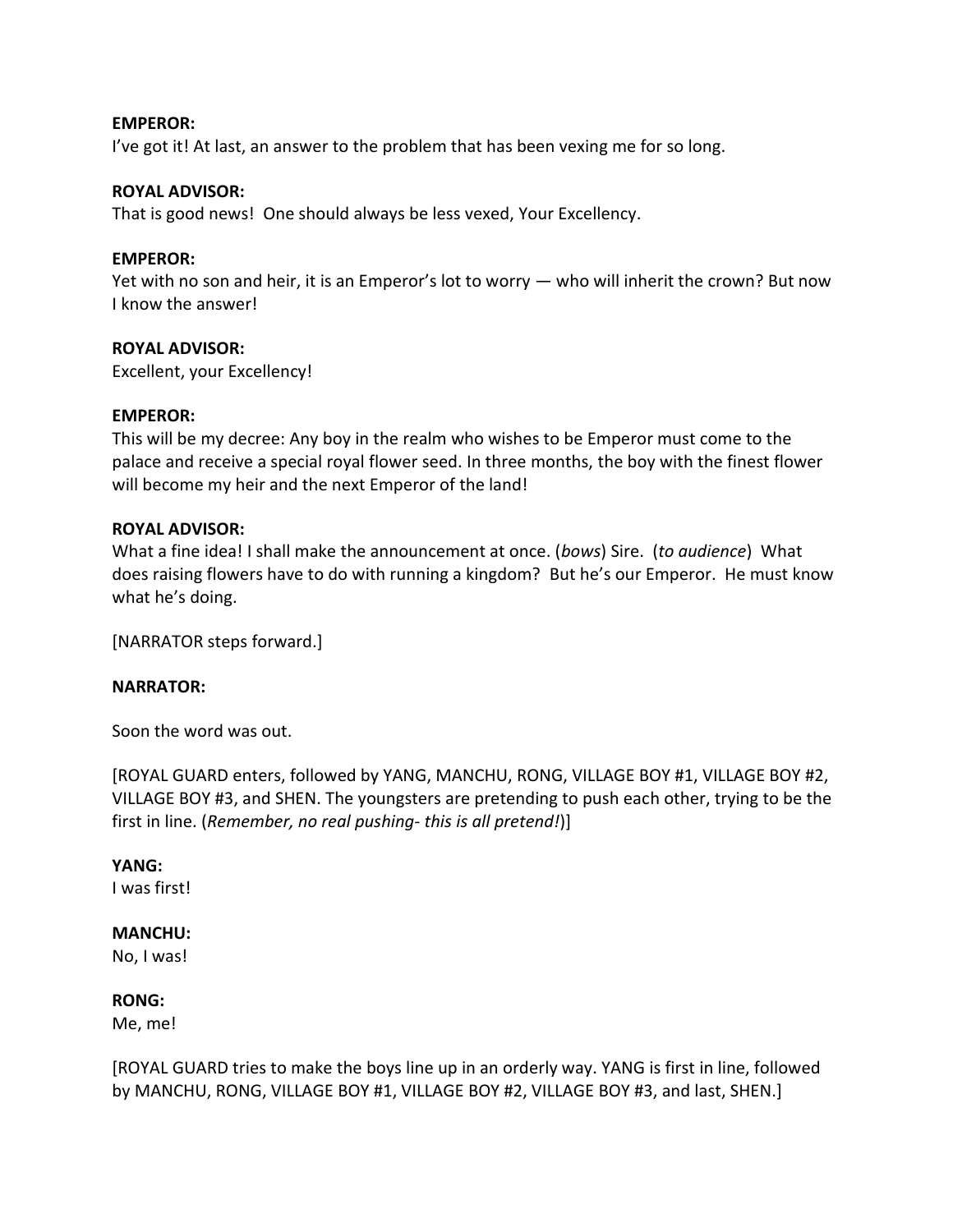#### **ROYAL GUARD:**

(*points at Yang, says sternly*) You! No pushing! (*to all assembled*) Let's have some order. Quiet now, everyone! The Royal Advisor has an announcement.

[ROYAL ADVISOR enters.]

#### **ROYAL ADVISOR:**

As you have no doubt heard, the Emperor is hosting a royal contest to decide who will be heir to the throne.

[CROWD is abuzz with excitement.]

#### **ROYAL ADVISOR:**

Silence!

[CROWD goes instantly silent.]

#### **ROYAL ADVISOR:**

Any boy who wants to compete will receive one royal flower seed. After three months, he must return to the palace with your plant. The one with the finest flower will win the contest. He will be proclaimed as the heir and next in line to wear the crown!

[CROWD is again excited. ROYAL ADVISOR motions for YANG to approach.]

#### **ROYAL ADVISOR:**

So, who among you thinks he would like to be Emperor some day? *(all the boys wave their arms, and Advisor points to Yang*) You! Come here. (*hands Yang a seed*)

#### **YANG:**

(*clenches the seed with glee*) This seed will be the mother seed of all seeds! No one stands a chance against me!

#### **ROYAL ADVISOR:**

Whatever. Next!

[ROYAL ADVISOR points to MANCHU. MANCHU approaches and ROYAL ADVISOR hands MANCHU a seed.]

#### **MANCHU:**

(*holds seed tightly in fist*) This is my ticket! I will be Emperor! (*makes a victory sign*)

#### **ROYAL ADVISOR:**

(*to audience*) Kids! (*to the line*) Next!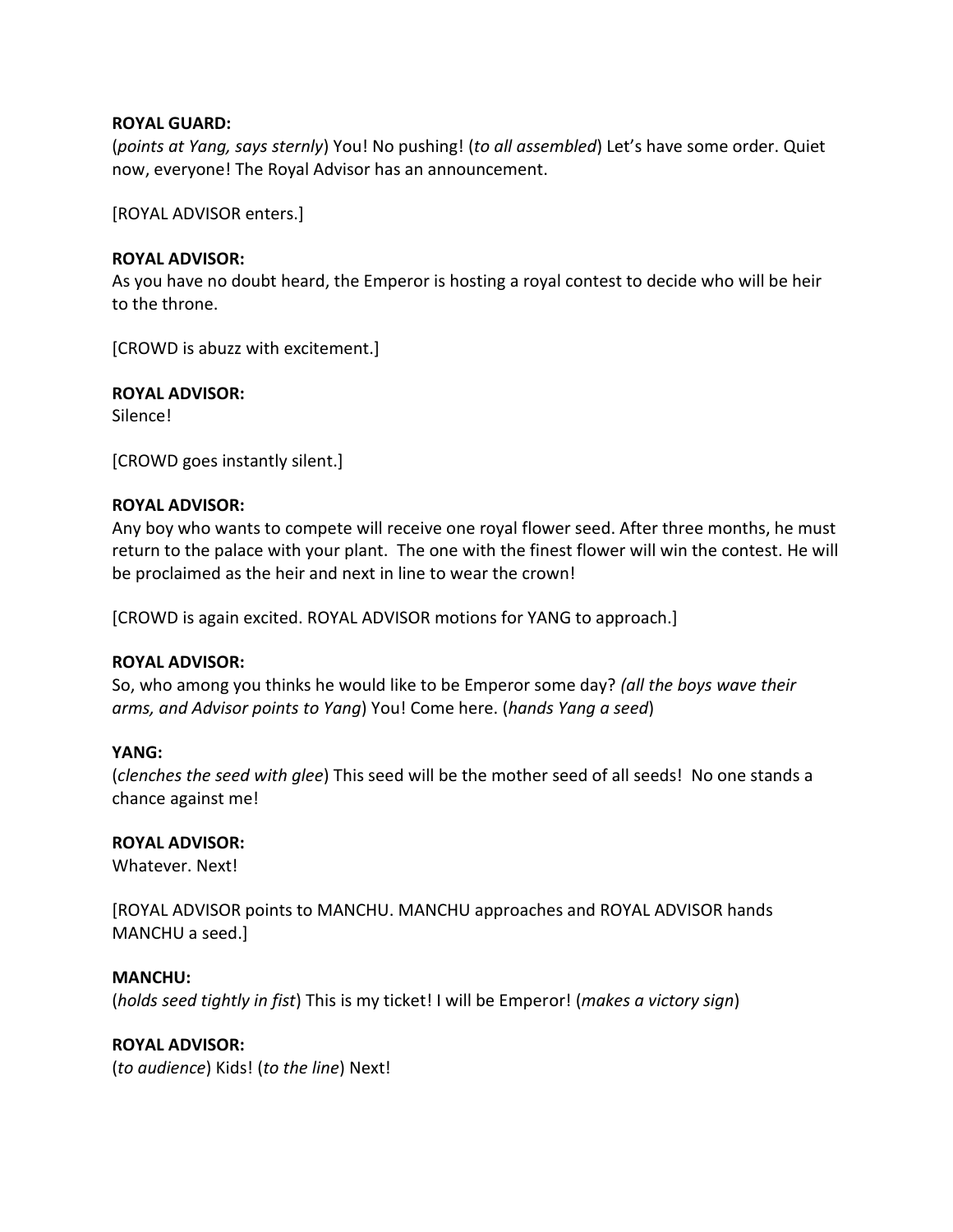[ROYAL ADVISOR, in turn, hands each boy a seed, each time saying "Here." The boy who receives the seed does a short victory dance the way football players sometimes do when making a touchdown. Then that boy exits and ROYAL ADVISOR gives a seed to the next boy in line, etc.]

[The last to receive a seed is SHEN.]

# **SHEN:**

(*clutches seed to his chest*) Aah–excellent!

[SHEN exits.]

[ROYAL GUARD and ROYAL ADVISOR exit through the palace section of the backdrop.]

[EMPEROR exits.]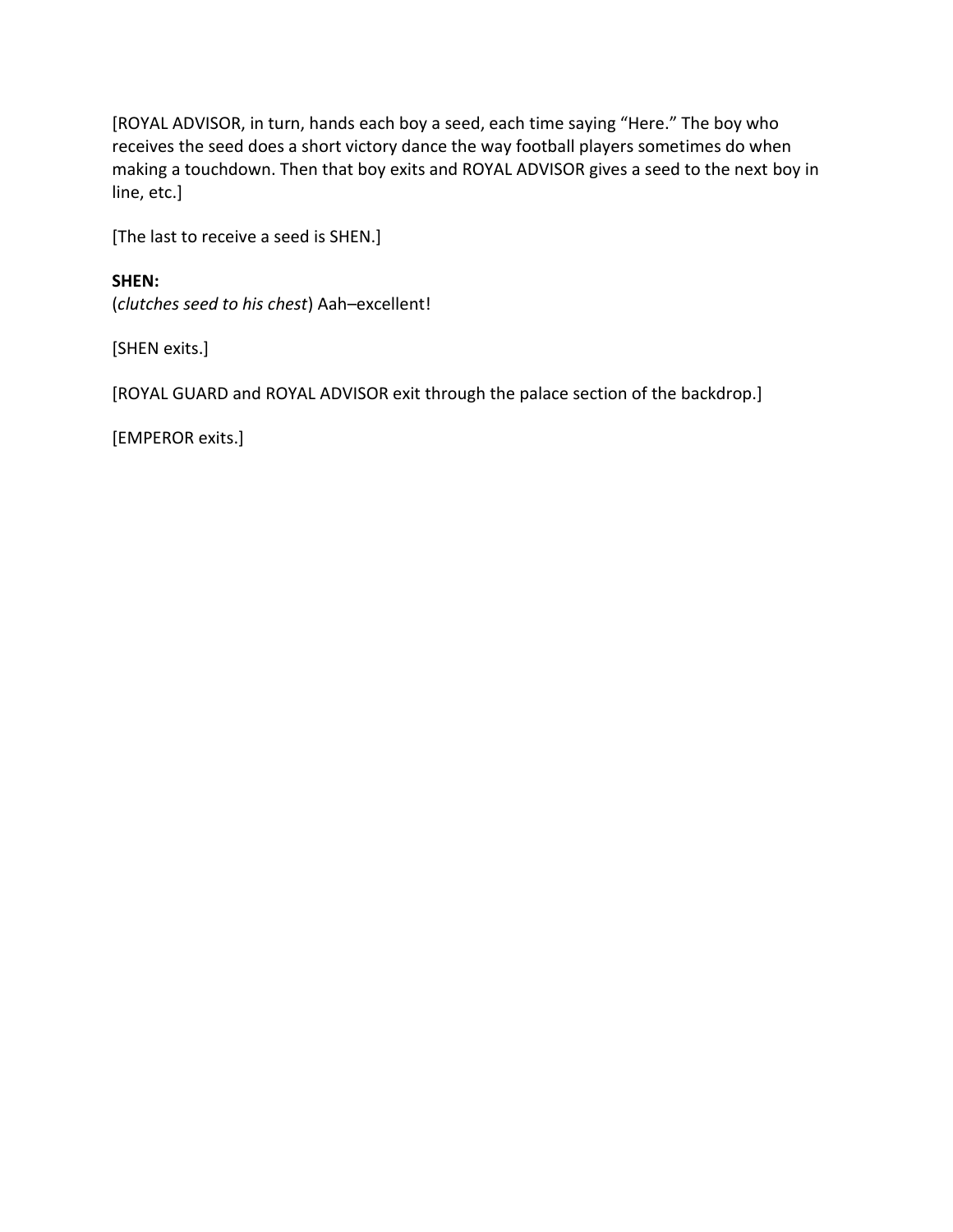# **Scene 2 – Village market**

[**Stage Set**: A simple village scene. The backdrop shows a line of crowded booths displaying fruit and other wares, each topped by a red and yellow canopy with Chinese letters, signs, pictures, or banners describing the merchandise.]

[YANG, MANCHU, and RONG enter. They pantomime talking to each other. SHEN enters.]

# **SHEN:**

(*pleasantly*) Hi there. Everyone get a seed?

# **YANG:**

Yes–not that it matters for anyone else. Look at that baby. (*shows seed in his palm*) Check out the dark color. The size of that seed! It's practically growing already, right here in my hand.

# **MANCHU:**

(*looks at the seed in Yang's hand*) When's the last time you washed your hands, Yang?

# **YANG:**

(*pulls back hand*) You'd better watch what you say! When I'm Emperor, you won't dare talk to me that way! *(sighs loudly)* I'll have servants to do whatever I tell them to. (*turns to audience and points to someone*) You! Stand up! (*hopefully that person will stand up*) Ahhh, that'll be the life!!

# **MANCHU:**

(*to Yang*) Earth to YANG! Have you ever considered someone else might win? Like ME, for example.

# **YANG:**

What? Dream on! No way will YOU ever be Emperor.

[YANG and MANCHU scowl and move toward each other threateningly.]

# **SHEN:**

Hey you two, shouldn't we all be getting home to plant our seeds?

# **YANG:**

(*to audience*) He's got a point. I'm out of here. (*runs offstage*)

# **MANCHU:**

Not before I am, you're not! (*follows Yang offstage*)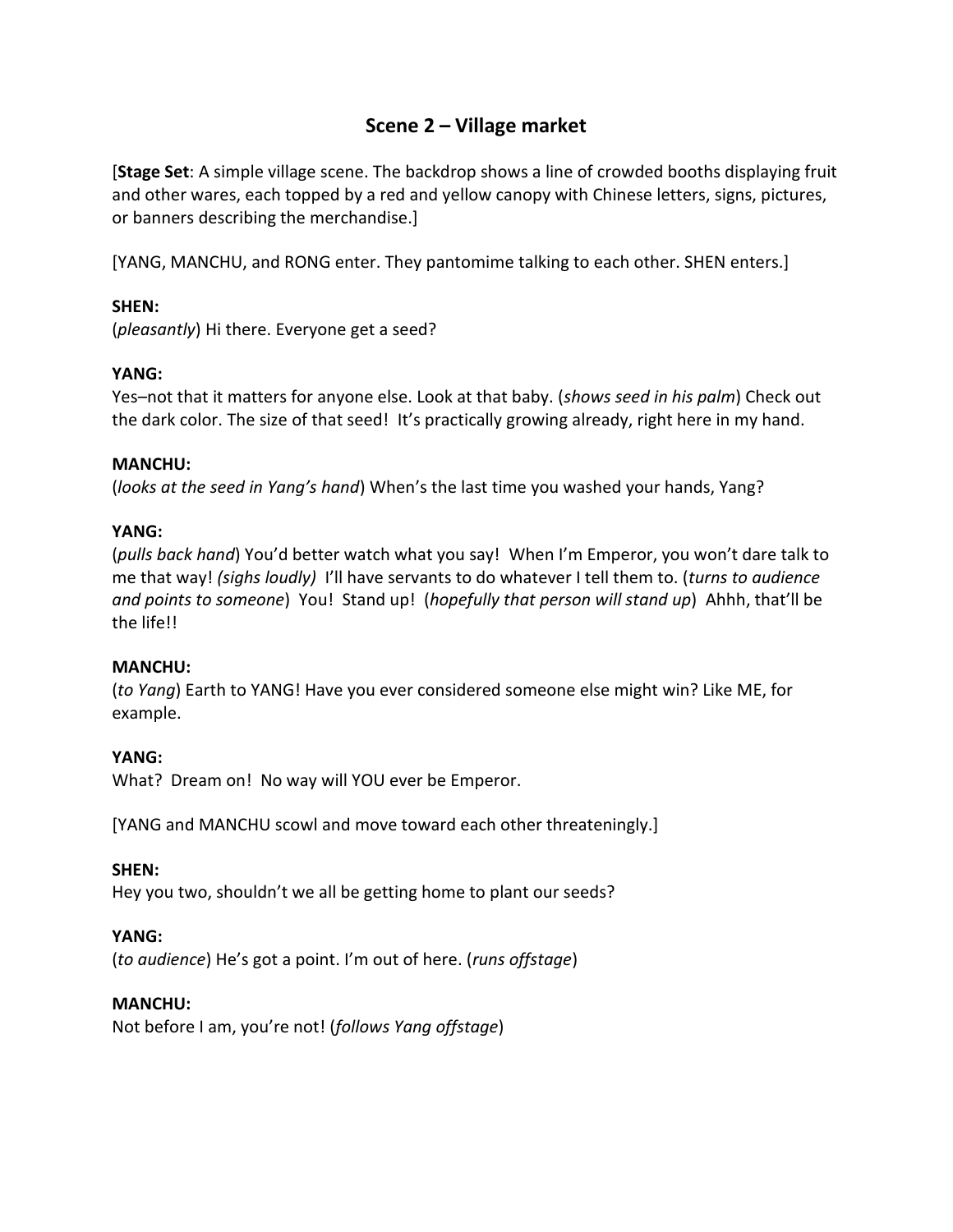# **SHEN:**

(*calls to them*) Careful, don't drop your seed! (*to Rong*) We might as well get started with our seeds, too.

# **RONG:**

Yep. See you later.

[SHEN and RONG exit.]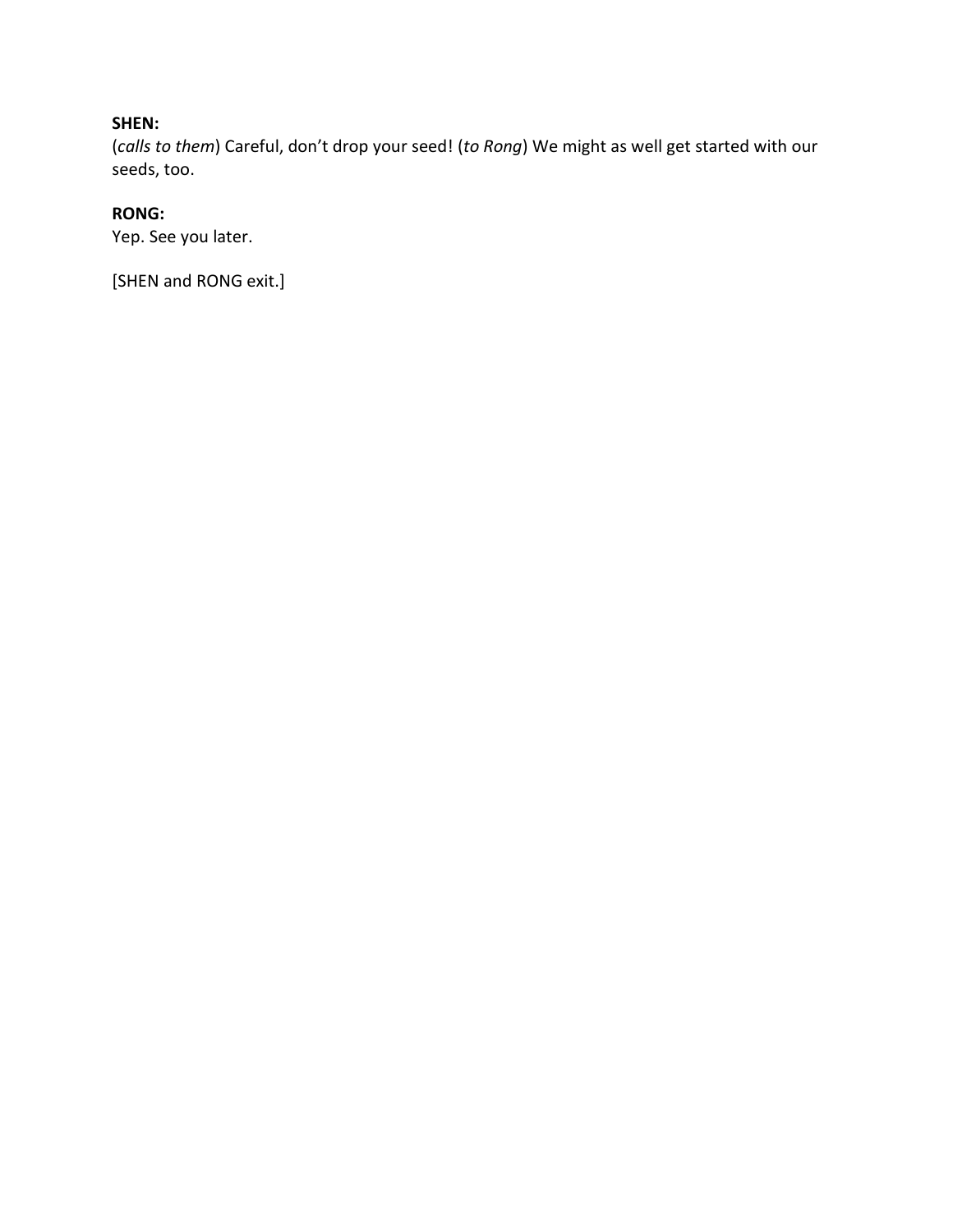# **Scene 3 – Outside Shen's home**

[**Stage Set**: This is a simple home garden. Bring onstage on a table and three chairs, and surround the area with small clay planters. The backdrop is painted to show a roofline of SHEN'S home scooping upward, in traditional Chinese style.]

[SHEN'S MOTHER and SHEN'S FATHER are sitting at the table, talking to each other quietly. They look up when SHEN enters. SHEN runs excitedly toward them while holding up his seed.]

#### **SHEN:**

Mother! Father! Guess what I have? It's a royal seed! Let me tell you what happened ...

[NARRATOR enters. As NARRATOR speaks the lines below, SHEN pantomimes telling his parents about the royal contest.]

#### **NARRATOR:**

And so Shen explained to his parents all about the royal contest.

#### **SHEN'S FATHER:**

So, my son, you figure this is your big chance.

#### **SHEN:**

Why not? Everyone loved the melons I grew last summer. Remember how big and juicy they were?

#### **SHEN'S FATHER:**

True enough.

#### **SHEN'S MOTHER:**

Well, you might as well get started. Nothing will grow by standing here and talking about it.

#### **SHEN:**

It's still too early in the day to plant. I'll wait till the sun has gone down and the heat of the day is behind us.

#### **SHEN'S MOTHER:**

I guess you do know about planting.

#### **SHEN:**

And I know the perfect pot to use.

[SHEN looks around and picks up a couple of pots, considering each one in turn and then setting it down.]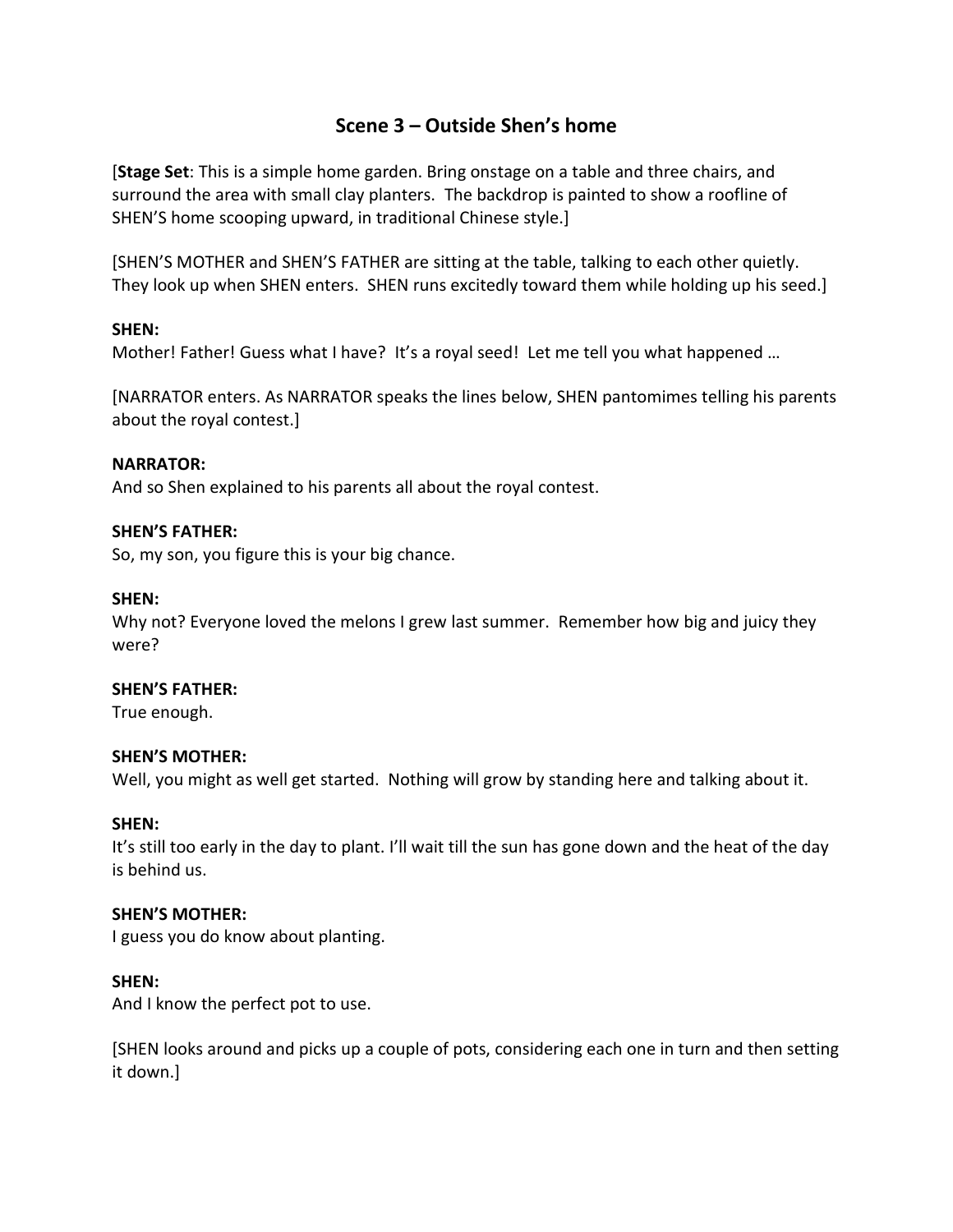#### **SHEN'S FATHER:**

Aren't all pots pretty much the same?

#### **SHEN:**

(*looks around again then kneels beside a pot*) Ah, this one. (*holds it up*) Perfect. Not so big the roots feels lost, not so small that it can't grow to its full potential. First I'll cover the bottom with big pebbles, then a layer of smaller pebbles for drainage. I'll add the richest, blackest soil I have. And then before I plant the seed…

#### **SHEN'S FATHER:**

Do tell.

#### **SHEN:**

(*leans forward*) I dampen the soil with water. So from the very first moment when the seed is planted, it's ready to grow.

#### **SHEN'S MOTHER:**

My goodness, you've thought of everything!

**SHEN:** Once it sprouts, I'll check on it 20 times a day.

#### **SHEN'S FATHER:**

Uh.. don't forget you have chores to do.

#### **SHEN'S MOTHER:**

(*laughs lightly*) Until you become Emperor, that is.

#### **SHEN:**

You'll see. This will be the best flower, ever!

[SHEN exits.]

### **SHEN'S FATHER:** I didn't hear him say he was going to keep up with the chores.

#### **SHEN'S MOTHER:**

Yep, it doesn't seem to be at the top of his mind.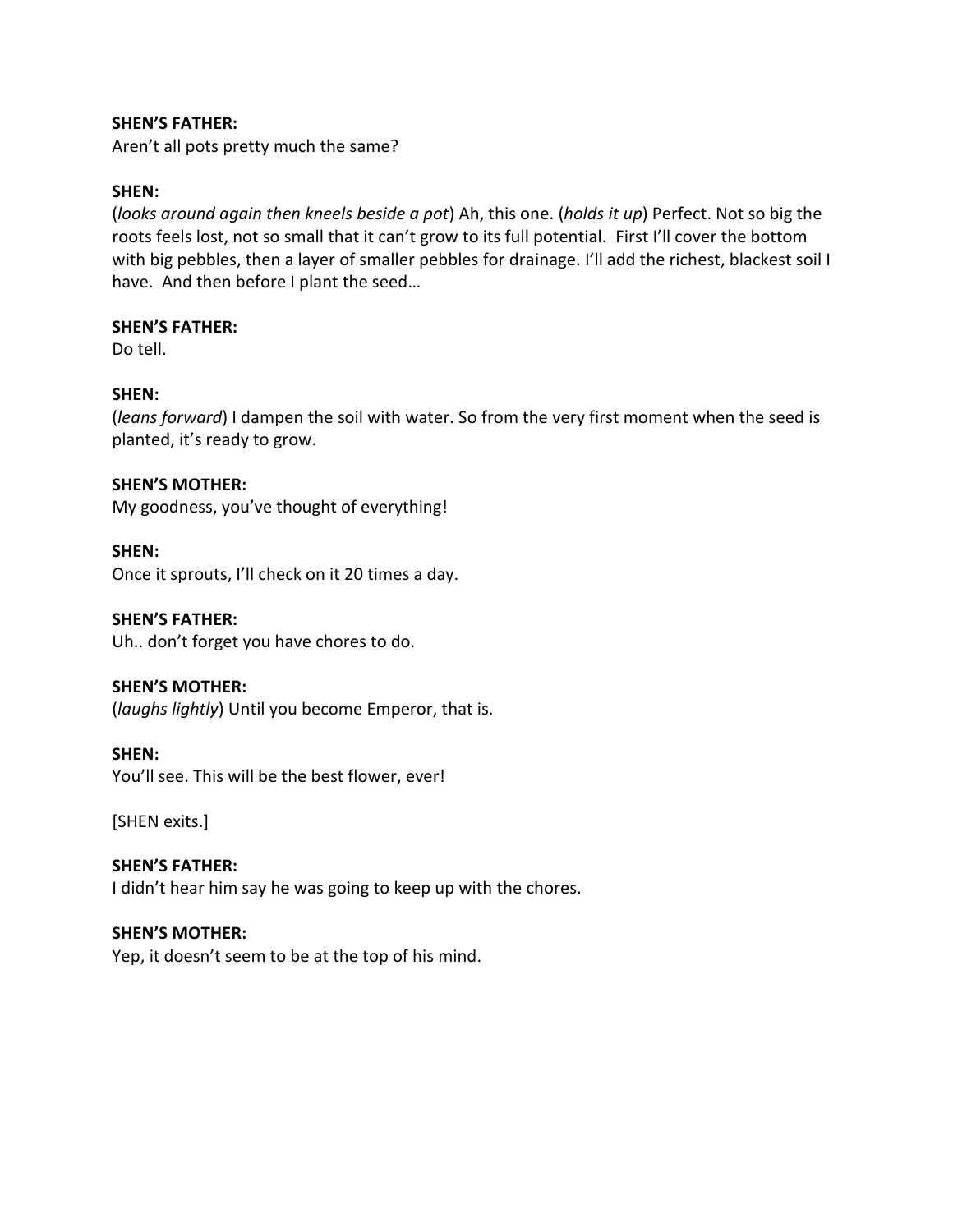# **Scene 4 – Village market, a few weeks later**

[**Stage Set**: This time, bring out several small tables. Standing behind the first table is MERCHANT #1, behind the second table is MERCHANT #2, and behind the third table is MERCHANT #3. Depending on your props, the merchants could sell fruit, scarves, vegetables, pottery, or agricultural tools.]

[VILLAGE GIRL #1 and VILLAGE GIRL #2 enter. They browse the wares on the three tables and pantomime talking among themselves.]

[NARRATOR enters. Followed by YANG, MANCHU, RONG and SHEN. YANG and MANCHU each hold a pot with a young plant. (See **Performance Notes** on how to construct the plants.)]

#### **NARRATOR:**

Look who's here. I wonder how their plants are coming.

#### **YANG:**

Look! (*holds up a pot with plant*) Have you ever seen such big green leaves? I can't wait to see the flower that blooms on this one. It will be HUGE! I sure didn't have any problem with THIS seed.

#### **MANCHU:**

I had no problems with my seed, either! It started growing on the very first day, as a matter of fact!

[YANG and MANCHU glare at each other, threateningly.]

# **VILLAGE GIRL #1:**

I heard some of the boys had problems with their seeds.

#### **VILLAGE GIRL #2:**

That's what I heard, too.

#### **MANCHU:**

(*overhearing them*) I don't know what you're talking about.

#### **VILLAGE GIRL #1:**

Quit eavesdropping! We heard that some of the seeds didn't sprout, that's all.

#### **RONG:**

Even if I got a bad seed – which I DID NOT!  $-$  I'm sure it would grow in MY pot. Not that I'm saying I got a bad seed. I'm not saying that in the least.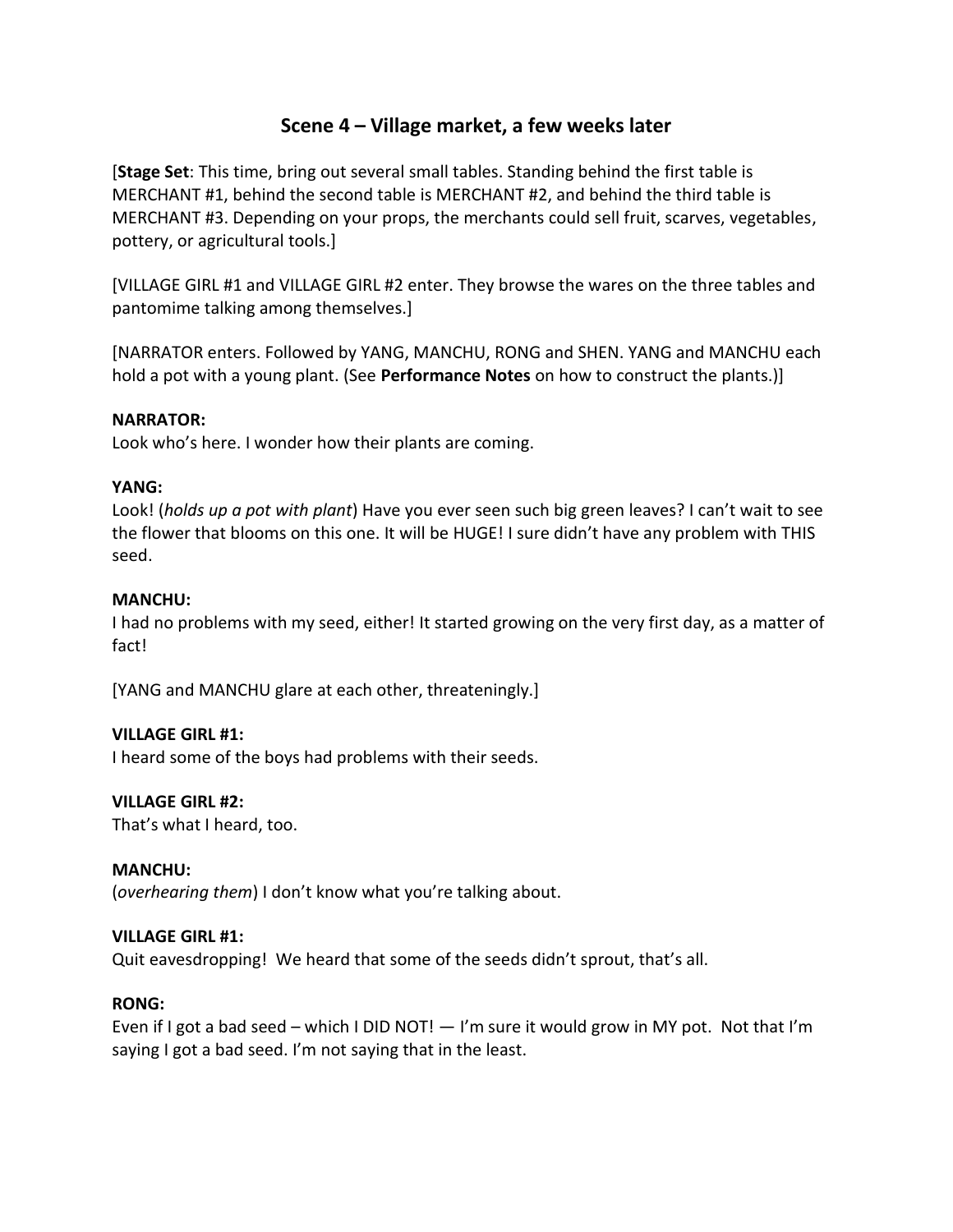**MANCHU:** Well, I'm not saying I got a bad seed, either. Absolutely not.

**RONG:**

I don't know about anyone else. MY seed is perfectly fine.

**YANG:** Mine's perfect!

**MANCHU:** Nothing wrong with mine!

**YANG, MANCHU, and RONG (***turn to the audience and together say***):** Except…

[VILLAGE GIRL #1 and VILLAGE GIRL #2 look at each other and shrug.]

**VILLAGE GIRL #1:** Boys make no sense at all.

**VILLAGE GIRL #2:** So what else is new? Who cares about those stupid seeds, anyway?

[VILLAGE GIRL #1 and VILLAGE GIRL #2 go back to looking at the merchant's wares.]

**RONG:** (*shows the others his plant*) See for yourself. It's coming along pretty well, you have to admit.

**YANG:** My leaves are greener.

**MANCHU:** My plant is taller.

**YANG:** My stalk is thicker!

**MANCHU:** My buds are bigger!

**RONG:** Will you two give it a rest?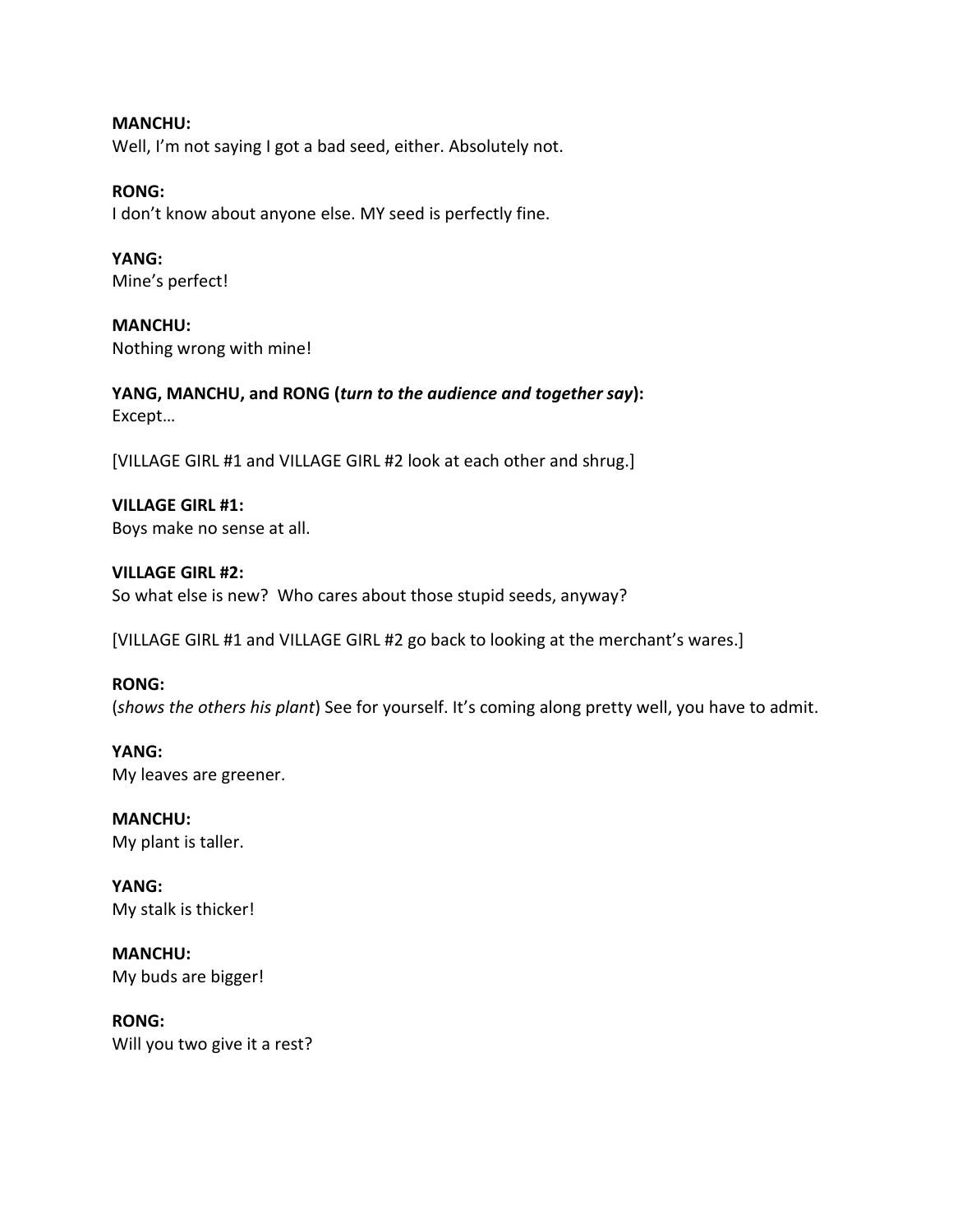#### **MANCHU:**

(*cups hands to his mouth as if whispering*) Hey. I heard that Shen's seed hasn't even sprouted. His pot is dark. Empty. Not one leaf.

[SHEN enters with a sad face.]

**MANCHU:** Here he is. Let's ask him.

[SHEN stops at the rightmost table. RONG walks over to him.]

**RONG:** Shen! How are you doing?

**SHEN:** Not so good.

**RONG:** Why?

**SHEN:** My seed. It hasn't sprouted.

**RONG:** That's hard to believe.

#### **SHEN:**

I did everything I could think of. But nothing!

#### **RONG:**

Don't worry, Shen. There's still time. Um… is there anything you can do to move things along?

#### **SHEN:**

I changed the pot two weeks ago! Rong, this has never happened to me before.

#### **RONG:**

I don't know what to say.

#### **SHEN:**

Even if a shoot appears tomorrow, I'll still be way behind. I'll never catch up!

[YANG and MANCHU walk over to SHEN and RONG.]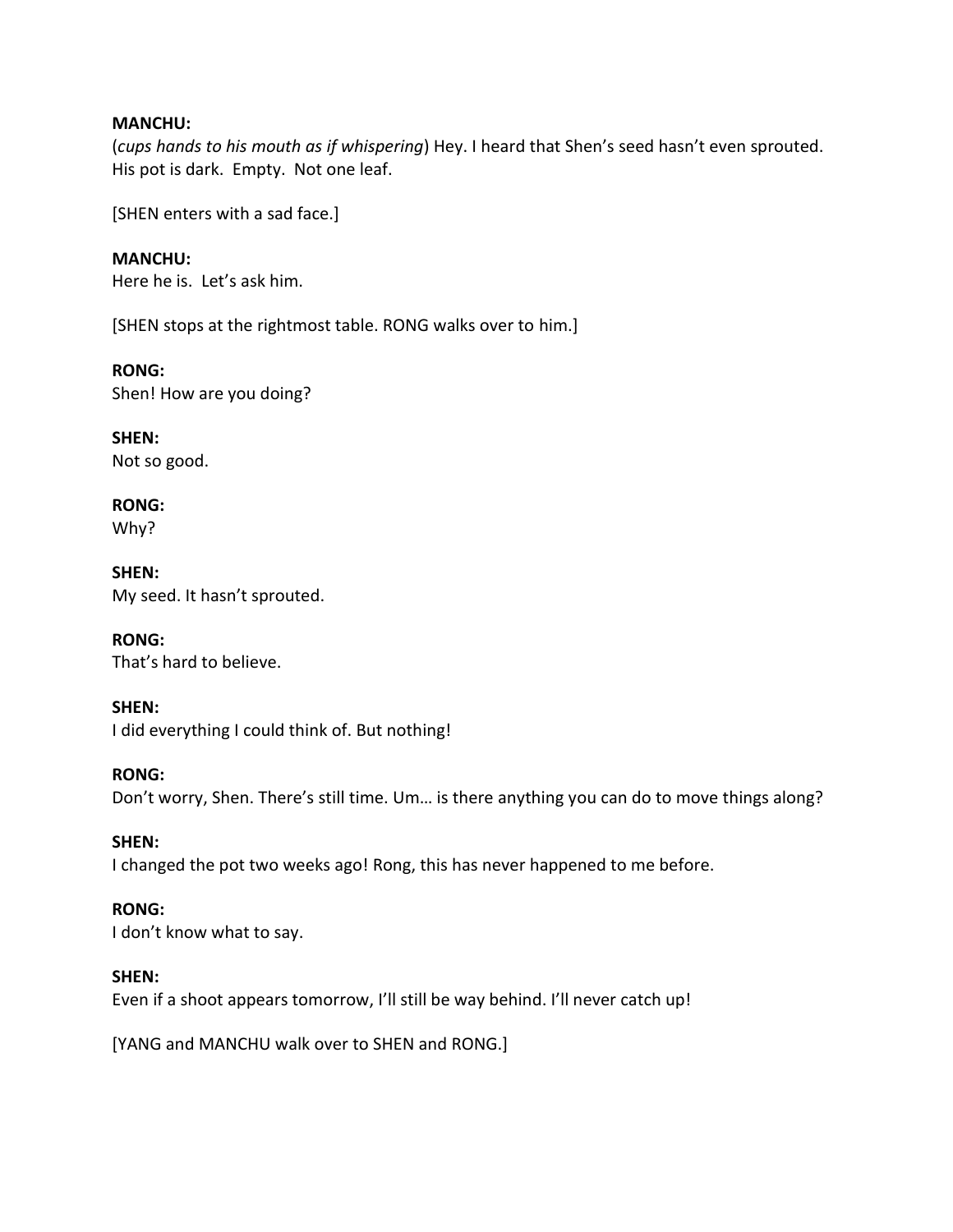#### **MANCHU:**

(*to Shen*) So we hear you have yourself an empty pot. Tough luck.

#### **YANG:**

Face it, Shen. You are not Emperor material. While I, on the other hand.. (*preens*)

#### **MANCHU:**

Here we go again.

#### **YANG:**

…was BORN to RULE!

#### **RONG:**

(*shows his pot*) Look at my pot. I've got a perfectly good sprout.

#### **MANCHU:**

(*leans over*) Where? I can't see it. (*looks more closely in the pot*) Oh, THAT sprout? Looks like a speck of dust.

#### **MANCHU:**

Rong, do you still have that pouch of almond cookies?

**RONG:** (*checks pockets*) Sorry, Manchu. I ate them all.

#### **YANG:** You mean your pouch is … empty, right?

#### **RONG:**

I think I know where you're going with this.

# **YANG:**

As empty as…

# **YANG, RONG, and MANCHU together**:

…Shen's pot! (*laugh*)

#### **SHEN:**

(*sadly*) I'd better go back to my garden. (*to Rong*) Anyway, it's good your seed came up.

[SHEN exits.]

#### **YANG:** That got rid of him.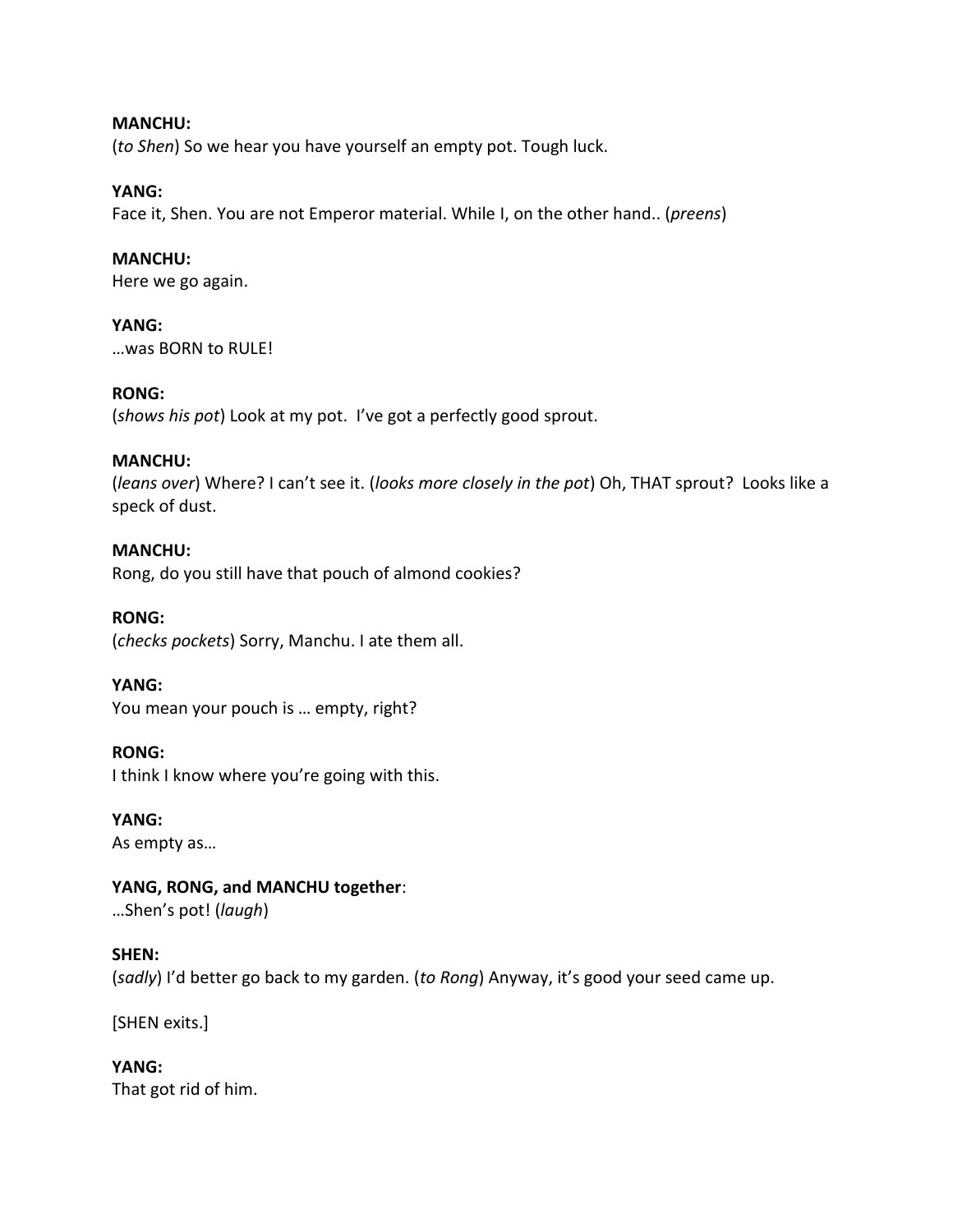# **RONG:** Yang, is that a lady bug I see on your plant?

# **YANG:** What?! (*hovers over his plant worriedly*)

**RONG:** (*shrugs*) Just sayin'..!

[YANG runs offstage, cradling his plant.]

# **RONG:**

(*to Manchu*) Well, that got rid of HIM.

[All actors exit.]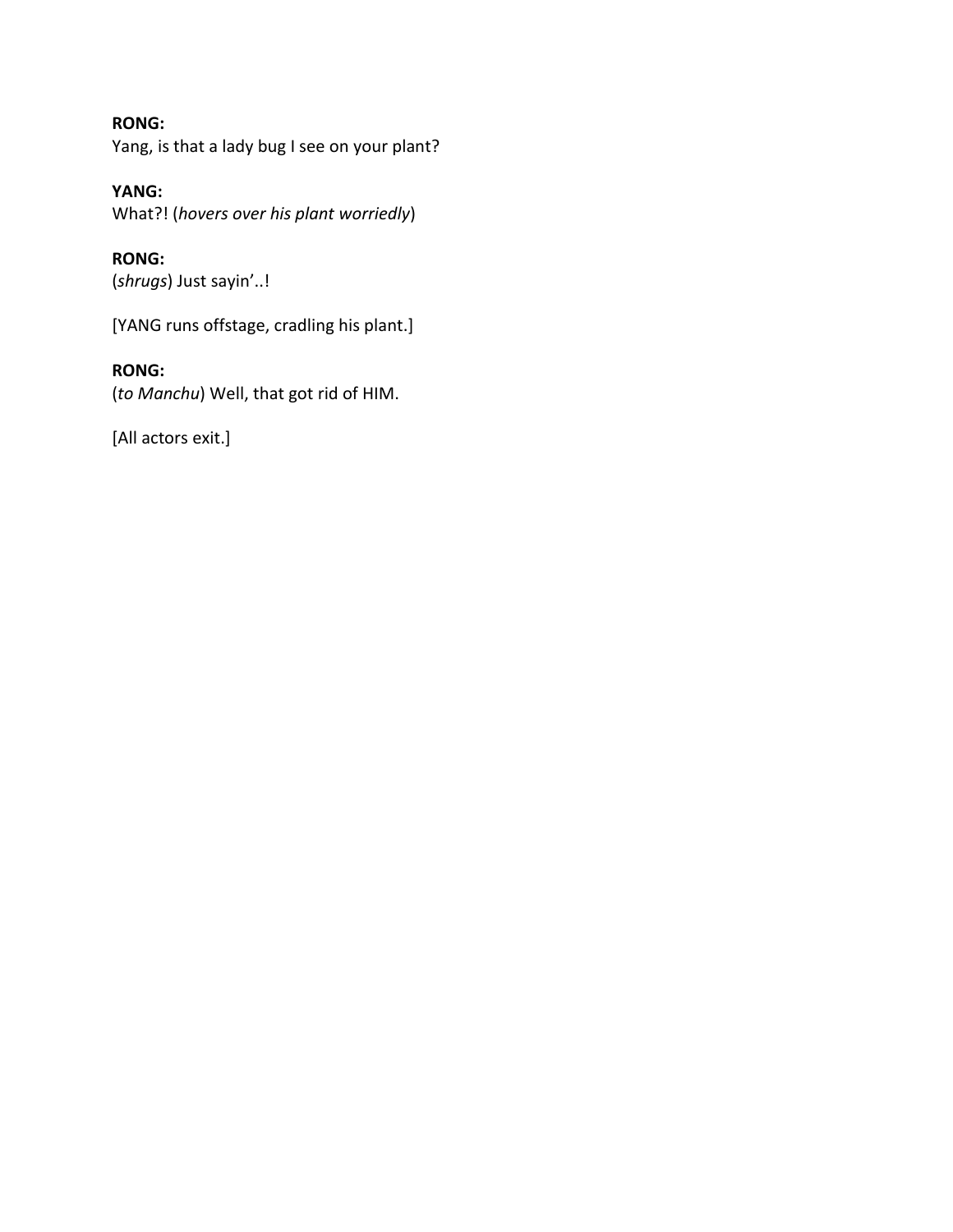# **Scene 5 – Emperor's throne room, three months later**

[**Stage Set**: same as the set in Scene 1.]

[NARRATOR enters.]

#### **NARRATOR:**

Three months passed. The day of judgement arrived when the boys were to return to the palace to show their plants. That morning the boys cleaned their pots carefully till they shone. They wiped each leaf with care, and each petal, till it glistened. The boys dressed in their finest clothes. Some mothers or fathers came with their sons to the palace.

[EMPEROR enters, followed by ROYAL GUARD and ROYAL ADVISOR. EMPEROR sits on the throne. ROYAL GUARD stands to one side, arms crossed as before. ROYAL ADVISOR stands to the other side.]

[YANG, YANG'S PARENT, MANCHU, MANCHU'S PARENT, RONG, and RONG'S PARENT enter. YANG, MANCHU, and RONG each hold a pot with a beautiful flower. SHEN, SHEN'S FATHER and SHEN'S MOTHER enter. Shen holds an empty pot.]

**SHEN:** I can't believe this. (*hangs head*)

**SHEN'S MOTHER:** It is what it is, Shen.

**SHEN'S FATHER:** You did your best. What else could you do?

#### **SHEN'S MOTHER:**

The old Chinese saying is you can't walk half the road and give up. And you didn't  $-$  you saw this one through.

**SHEN:** I know. (*looks around*) But I'm the only one here with an empty pot!

**ROYAL GUARD:** (*steps forward*) Attention, everyone!

# **ROYAL ADVISOR:**

(*also steps forward*) Welcome! Three months ago, I gave each of you a royal seed. Today the Emperor will judge the best result. And now… His Majesty, the Emperor of China!

[EMPEROR stands up.]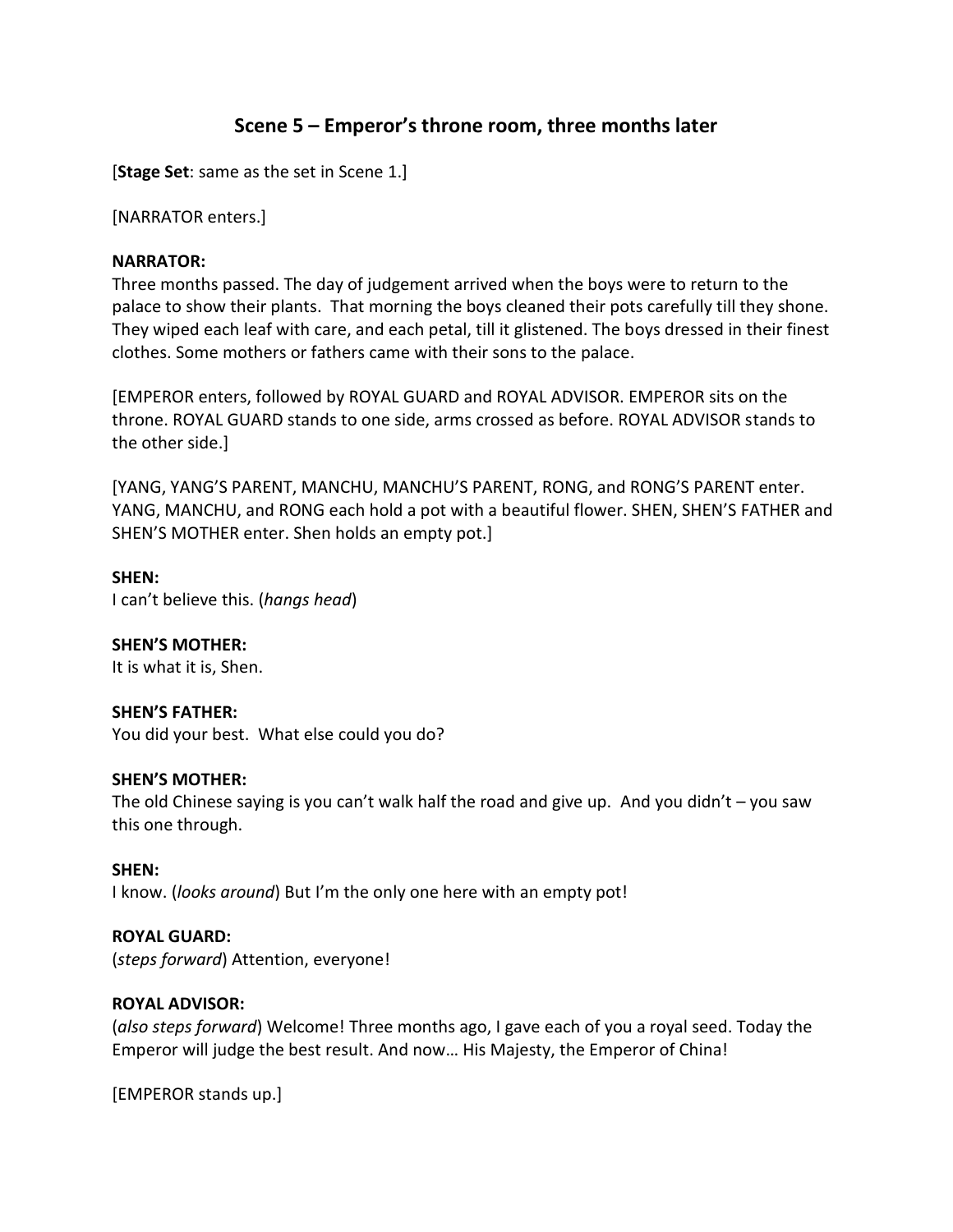#### **EMPEROR:**

(*starts to examine the flowers in the pots*) Hmm… (*frowns as he looks at each pot, in turn*) Interesting! How remarkable! (*to Yang*) Did this plant grow from your seed?

#### **YANG:**

Of course, Your Majesty!

#### **EMPEROR:**

The seed you got from the palace three months ago?

**YANG:** The very one!

**EMPEROR:** (*to Manchu*) And yours, too?

#### **MANCHU:**

Indeed yes, Your Majesty! I planted the royal seed and tended it with care. Now look at it!

#### **EMPEROR:**

(*comes to Rong's plant and scowls*) Harumph!

[EMPEROR comes to SHEN.]

**EMPEROR:** And what is THIS? An empty pot?

#### **SHEN:**

(*voice shakes*) I tried, Your Majesty. I did everything I could think of. But nothing! No disrespect for the royal seed, of course, Your Majesty. (*hangs head*) It just didn't grow.

#### **EMPEROR:**

(*thunders*) And now you have the nerve to come here with an empty pot?

#### **SHEN:**

I am sorry, Your Majesty.

[The EMPEROR stands quietly for a moment and then frowns at the other boys.]

#### **EMPEROR:**

(*to the other boys*) Well, it appears there is only one honest fellow among you!

[The crowd murmurs with confusion.]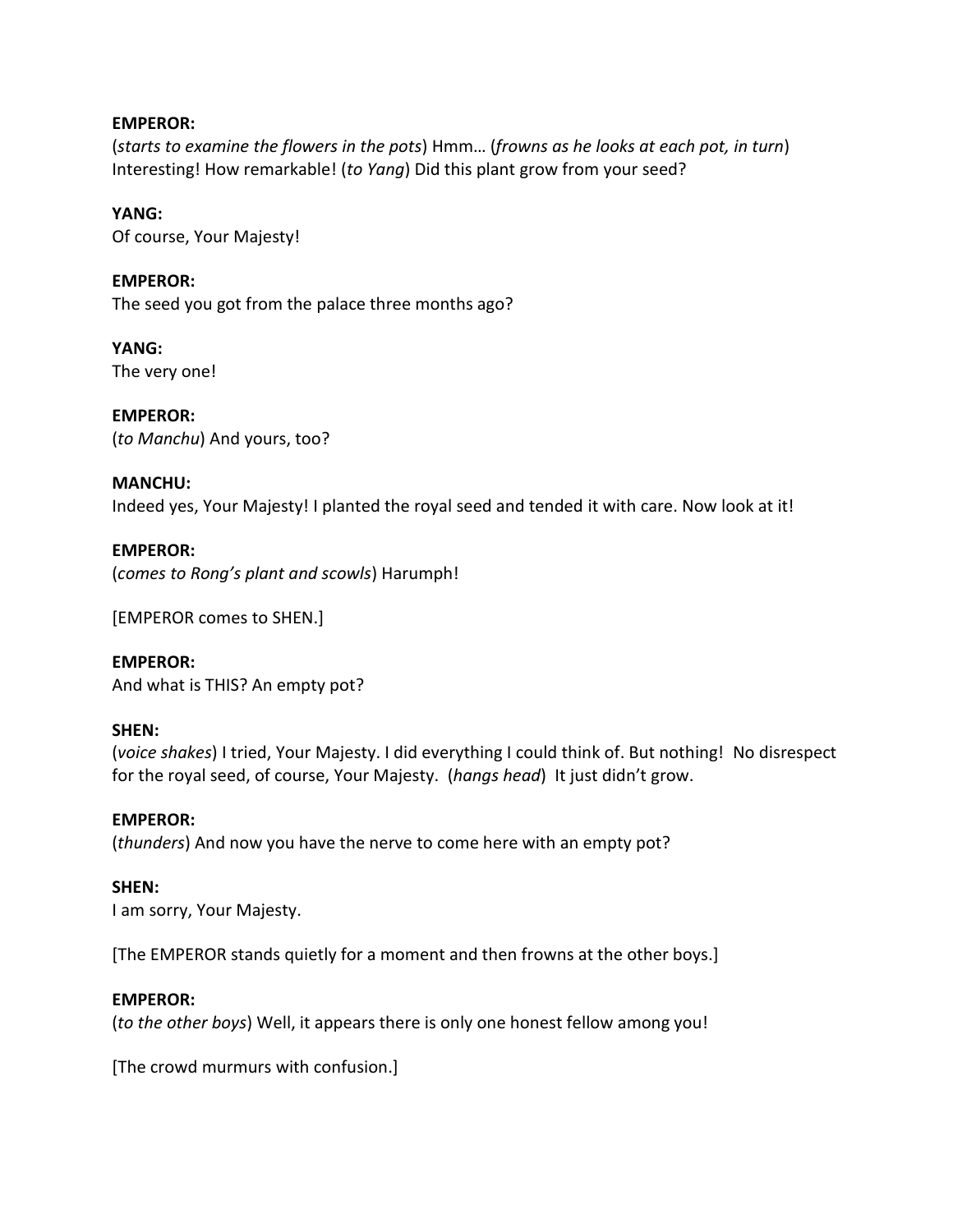#### **EMPEROR:**

(*angrily to the other boys*) I don't know where all you boys got your seeds, but there is no way your plants could have grown from the seeds we passed out for the contest … Because the seeds all had been COOKED!

**YANG'S PARENT:** What?

**MANCHU'S PARENT:** What did he say?

**RONG'S PARENT:** The seeds were cooked?

#### **SHEN'S MOTHER:**

Nothing grows from a cooked seed!

**SHEN'S FATHER:** Everyone knows that!

[EMPEROR walks back to his throne and stands in front of it. ROYAL GUARD and ROYAL ADVISOR follow him and take their positions beside his throne.]

#### **EMPEROR:**

Three months ago, I instructed my Royal Advisor to pass out seeds that had been cooked. Only THIS young man… Um, your name, son?

#### **SHEN:**

Shen, Your Majesty.

#### **EMPEROR:**

Only SHEN had the courage to appear before me with the truth, his empty pot. And so now, may I present to you all… Shen, the winner of the contest!

#### **SHEN:**

(*to his parents*) What, I won? I won the contest?!

#### **EMPEROR:**

Shen, step up. (*motions for Shen*) I now proclaim you to be my heir, and after my reign is finished, you shall be the next Emperor of China!

[ROYAL ADVISOR hands EMPEROR a red satin cape. EMPEROR places cape around SHEN and shakes his hand.]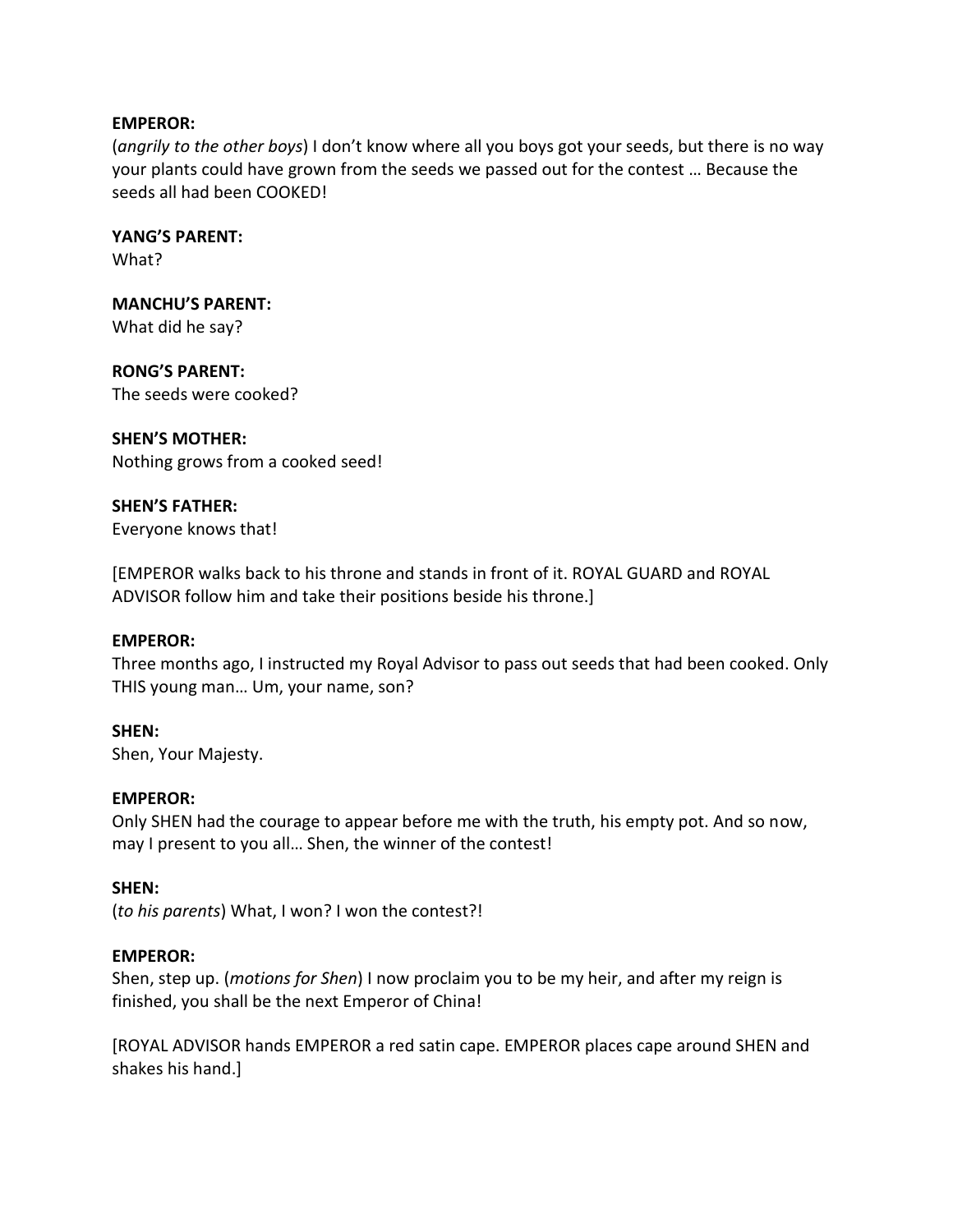**SHEN:** I don't know what to say, Your Majesty!

### **EMPEROR:**

Your empty pot says it all, Shen.

[All exit.]

[NARRATOR enters]

#### **NARRATOR:**

And so when the time came, Shen became the next Emperor of the land. His mother and father moved into the royal palace. Every day Shen tended the royal garden as carefully as the Emperor had done before him. Shen ruled the land in peace and prosperity and was beloved by the people in the land. Well, let's say by MOST of the people..

[YANG enters.]

#### **YANG:**

I still can't believe that SHEN got to be Emperor! (*arms up in despair*) AUGHH!

[YANG exits.]

[If you have a curtain, close it now. If you do not, all actors come on stage and bow to the audience.]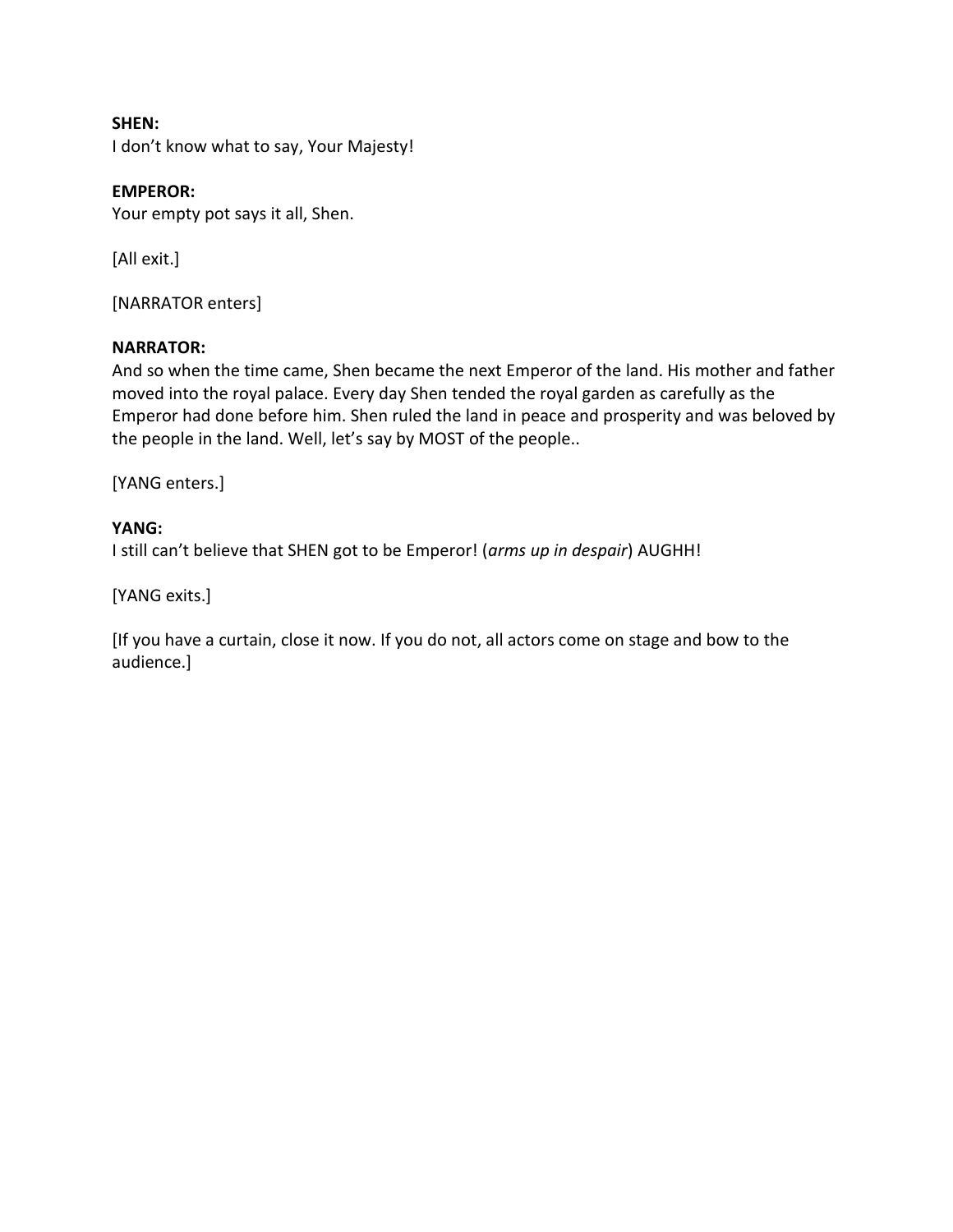

# **Performance Notes for The Empty Pot**

# **THREE WAYS THAT STUDENTS AND TEACHERS CAN UTILIZE THIS PLAY**

- **1.** *Students can read the play aloud while sitting in the classroom.* Ask the readers to skip all bracketed stage directions. You may prefer to rotate your actors to give all students a chance to read the speaking parts.
- **2.** *Students can perform the play in the classroom.* Clear an area that can be used as the stage. Have the audience sit on the floor in front of the stage. Students in the play can make simple costumes and/or sets as described below. When the scene change, the characters "on stage" simply walk to the back of the room where they wait until their next appearance "on stage."
- **3.** *Students can perform the play on stage.* Refer to the production notes that follow. Ask the actors to enter from the back of the room and move through the audience as they approach the stage.



ROYAL GUARD #1, ROYAL GUARD #2, and ROYAL GUARD #  $3 -$  Mandarin collar shirts with long sleeves along with pairs of trousers. The colors of the shirts should be lighter than the colors of the trousers. Also, red conical Chinese hats (see below). Optional: Black beards can be drawn on their faces using black eyeliner pencil.

> To make the Royal Guards' hats: Start with cardboard or cardstock. To determine the size of the cardboard/cardstock, measure the head of the actor who will wear the hat and cut a circle about twice that size. Cut a slit

> > **1**

*Stories to Grow by* ©2015. All Rights Reserved.  $\mathcal{F} = \begin{bmatrix} \mathcal{F} & \mathcal{F} & \mathcal{F} & \mathcal{F} & \mathcal{F} & \mathcal{F} & \mathcal{F} & \mathcal{F} & \mathcal{F} & \mathcal{F} & \mathcal{F} & \mathcal{F} & \mathcal{F} & \mathcal{F} & \mathcal{F} & \mathcal{F} & \mathcal{F} & \mathcal{F} & \mathcal{F} & \mathcal{F} & \mathcal{F} & \mathcal{F} & \mathcal{F} & \mathcal{F} & \mathcal{F} & \mathcal{F} & \mathcal{F} & \mathcal{F} & \mathcal{F} & \mathcal{$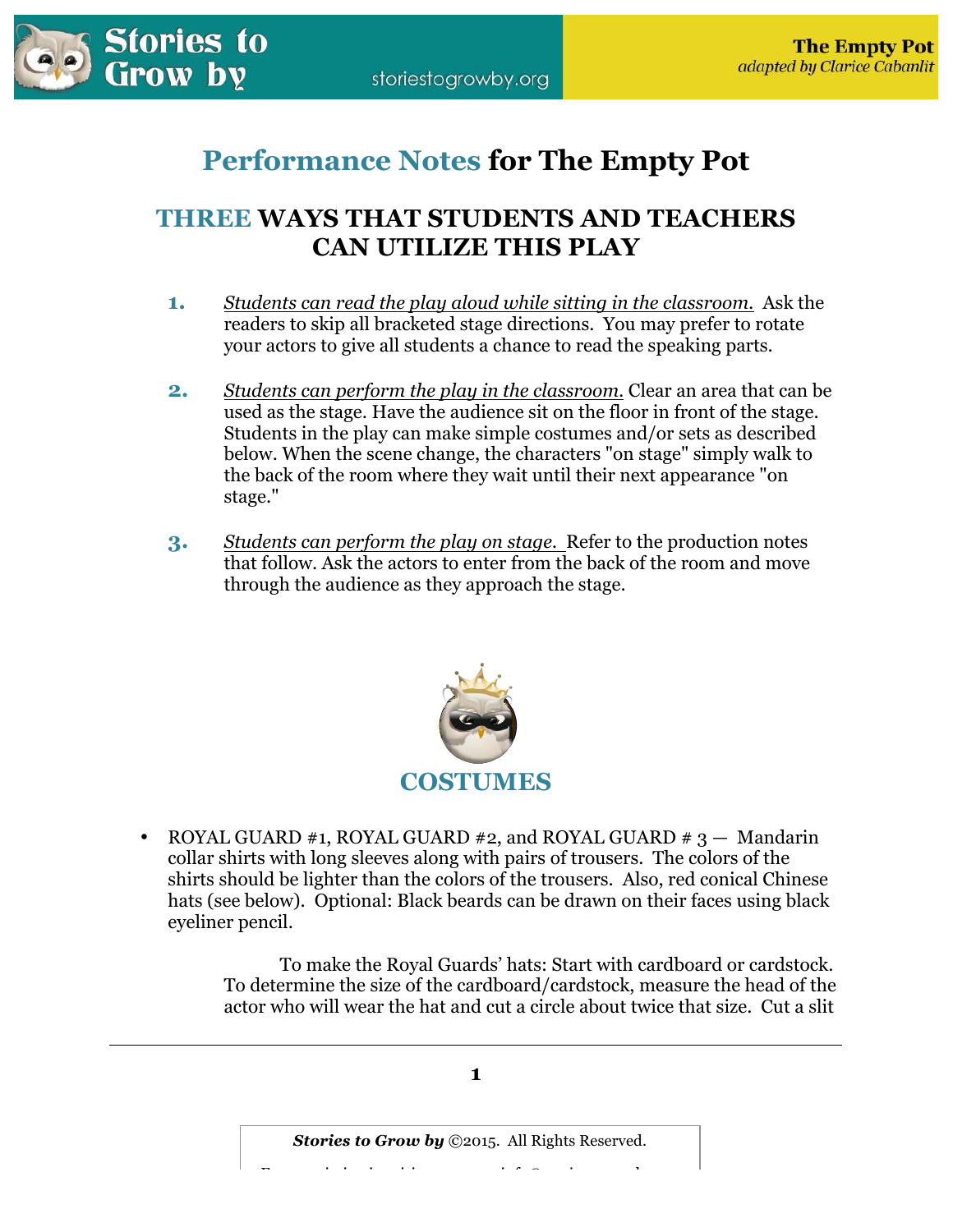

 in the circle from the outer edge the paper into the center. Bring the edges together so that the base is larger than the top. Glue edges in place. Use hairpins to ensure that the hat will not fall off the actors' heads. See image below:



• ROYAL ADVISOR — A blue robe tied with a purple belt at the waist and a blue special cylinder hat on his head (see below).

> To make the Royal Advisor's hat: Start with a rectangular piece of blue cardboard or cardstock. To determine the size of the cardboard/cardstock, measure the head of the actor who will wear the hat and use a rectangle about twice as long. Bring the edges together so that the base is larger than the top. Glue edges in place. Draw some vertical lines at the front. Use hairpins to ensure that the hat will not fall off the actors' heads.

See image below:

- YANG, MANCHU, RONG, and VILLAGE BOYS round-necked t-shirts and shorts, similar to SHEN's. In Scene 4, the boys wear Mandarin collar shirts and trousers.
- SHEN'S MOTHER, SHEN'S FATHER, YANG'S MOTHER, YANG'S, FATHER, HOPEYANGL MOTHER, HOPEYANGL FATHER, and VILLAGE PEOPLE plain, dull-colored shirts. Males wear neutral-colored trousers, and females wear dark skirts.
- SHEN a round-necked t-shirt and a pair of black shorts in SCENE 1, SCENE 2, and SCENE 3. In SCENE 4, he wears a Mandarin collar shirt and a pair of trousers.



*Stories to Grow by* ©2015. All Rights Reserved.  $\mathcal{F} = \begin{bmatrix} \mathcal{F} & \mathcal{F} & \mathcal{F} & \mathcal{F} & \mathcal{F} & \mathcal{F} & \mathcal{F} & \mathcal{F} & \mathcal{F} & \mathcal{F} & \mathcal{F} & \mathcal{F} & \mathcal{F} & \mathcal{F} & \mathcal{F} & \mathcal{F} & \mathcal{F} & \mathcal{F} & \mathcal{F} & \mathcal{F} & \mathcal{F} & \mathcal{F} & \mathcal{F} & \mathcal{F} & \mathcal{F} & \mathcal{F} & \mathcal{F} & \mathcal{F} & \mathcal{F} & \mathcal{$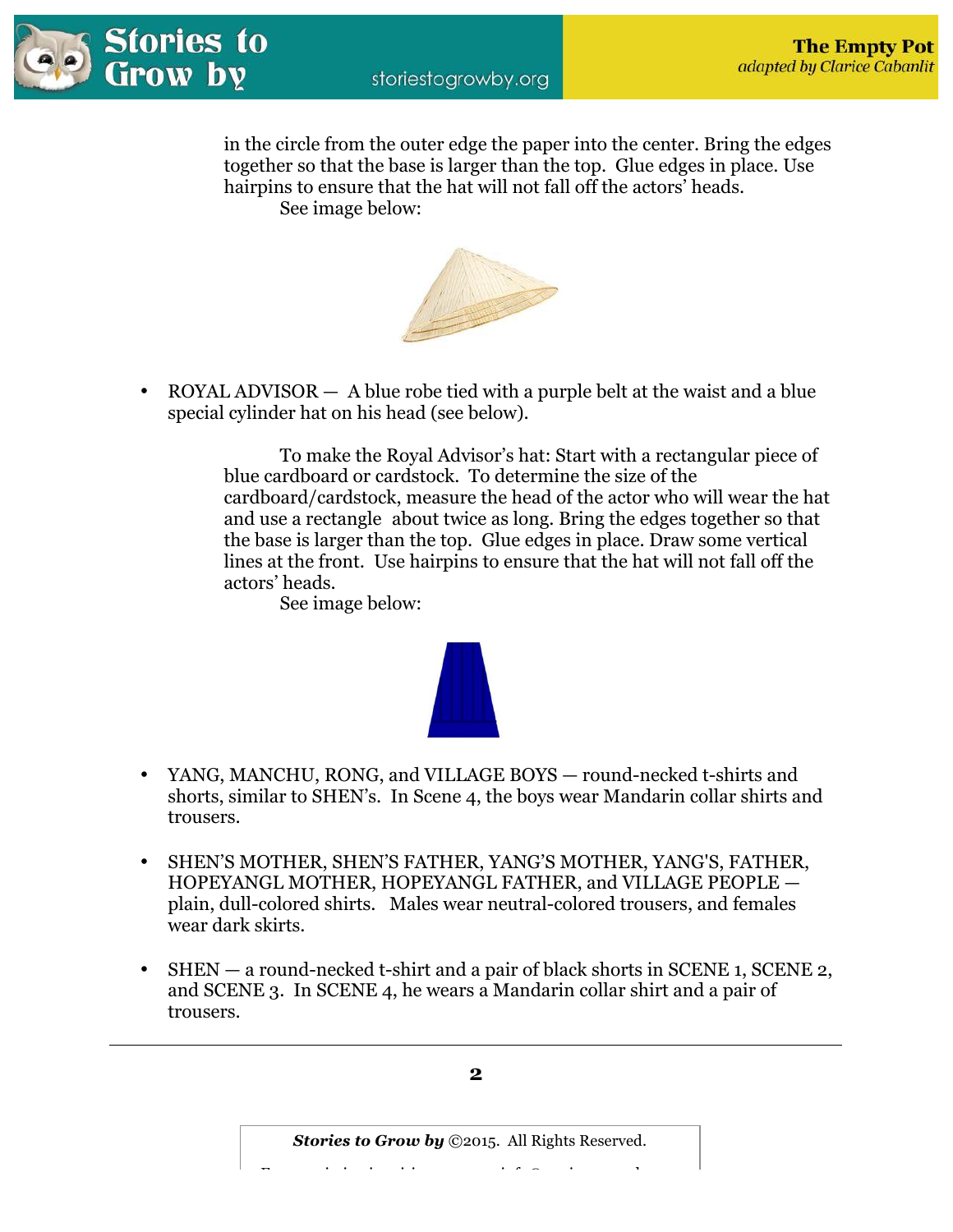

- VILLAGE GIRLS wear light-colored shirts and dark skirts.
- EMPEROR wears a yellow satin robe tied with a red belt at the waist and a special hat on his head (see below). He has a long white moustache and beard that can be made out of white paper. Optional: Baby powder or cornstarch can be placed in his hair to make him look older.

 To make the Emperor's hat: Start with a rectangular piece of yellow cardboard or cardstock. To determine the length of the cardboard, measure the head of the actor who will wear the hat and cut a rectangle about twice as long. Bring the edges together to form a lopsided cylinder with a base that is larger in circumference than the top. Glue the edges in place. Draw some vertical lines at the front.

 Take a black rectangular piece of cardboard that is big enough to cover the top part of the cylinder that you just made. Give an extra two inches so that some part of it will protrude. Glue this piece to the top of the yellow cardboard cylinder.

 Around the base, glue a small strip of red paper. Cut a small piece of blue foil in an oval shape, to represent a jewel. Glue this to the center of the red strip. Use hairpins to ensure that the hat will not fall off the actors' heads.

See image below:

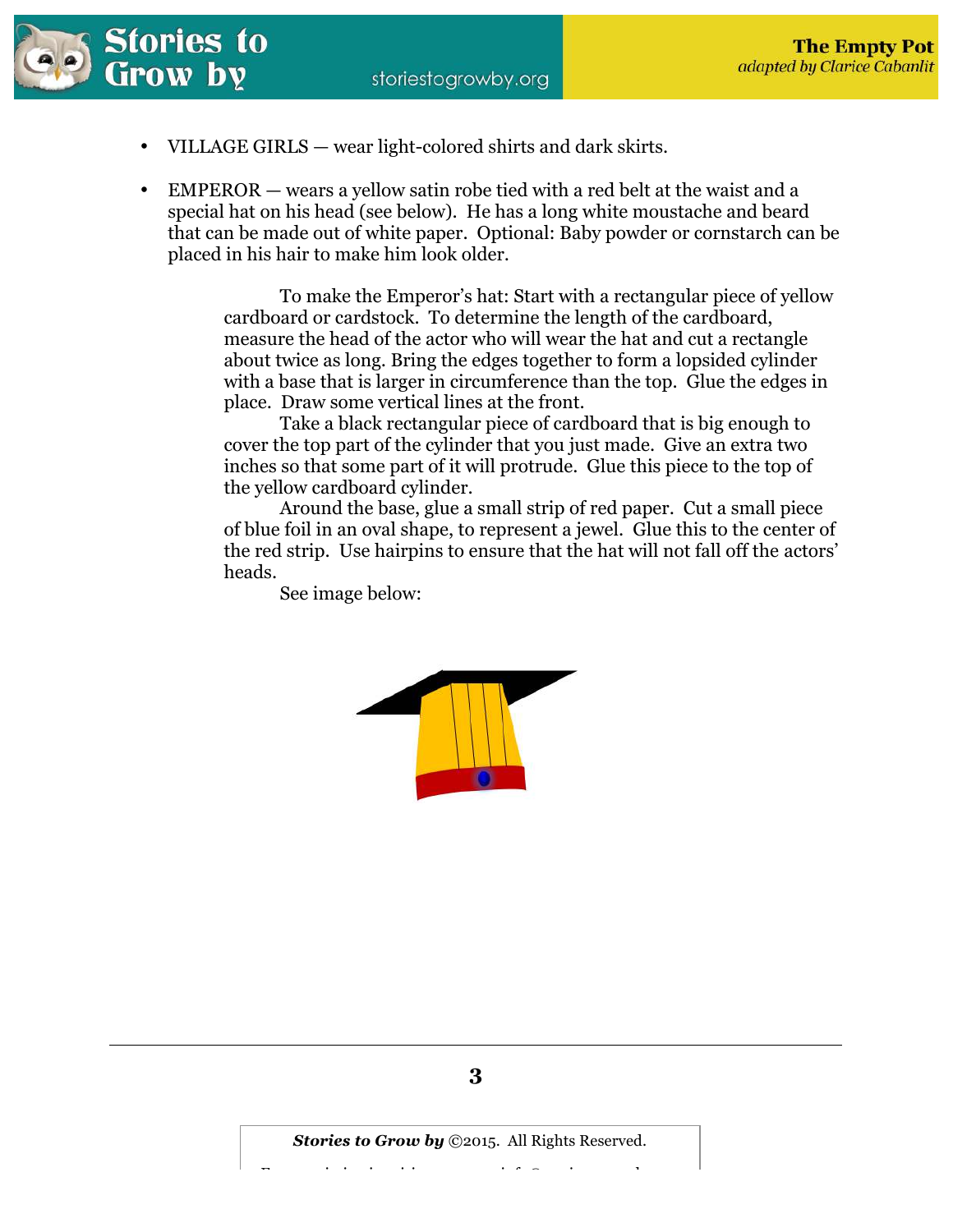



# **Scene 1**

- Large potted plants, columns, statues, or other decorative embellishments to indicate the royal garden.
- A chair to represent the throne. The chair can be covered in shiny fabric.

# **Scene 2**

- Colored marbles to be used as seeds. If marbles are not available, any round objects covered with colored construction paper can also be used. The total number will depend on the number of actors who will get seeds from ROYAL ADVISOR.
- The same large potted plants, columns, statues, or other decorative embellishments to indicate the royal garden.

# **Scene 4**

- Several potted plants (flowering and non-flowering). The plants can be real or made from paper.
- A small table.
- Three chairs.
- An empty pot covered with silver foil.
- Various pots and pans.

# **Scene 5**

- Bread (can be real or cut out of cardboard or paper).
- Fake fruits and vegetables (can be cut out of cardboard or paper).
- Fake fish and fake meat (can be cut out of cardboard or paper).
- A variety of pots with plants sprouting out for YANG, MANCHU, RONG, and other VILLAGE BOYS. The plants can be constructed of green cardboard, should be leafy, and can be stiffened by taping long wooden dowels or rods to their backs. The total number will depend on the number of actors who will use them.



 $\mathcal{F} = \begin{bmatrix} \mathcal{F} & \mathcal{F} & \mathcal{F} & \mathcal{F} & \mathcal{F} & \mathcal{F} & \mathcal{F} & \mathcal{F} & \mathcal{F} & \mathcal{F} & \mathcal{F} & \mathcal{F} & \mathcal{F} & \mathcal{F} & \mathcal{F} & \mathcal{F} & \mathcal{F} & \mathcal{F} & \mathcal{F} & \mathcal{F} & \mathcal{F} & \mathcal{F} & \mathcal{F} & \mathcal{F} & \mathcal{F} & \mathcal{F} & \mathcal{F} & \mathcal{F} & \mathcal{F} & \mathcal{$